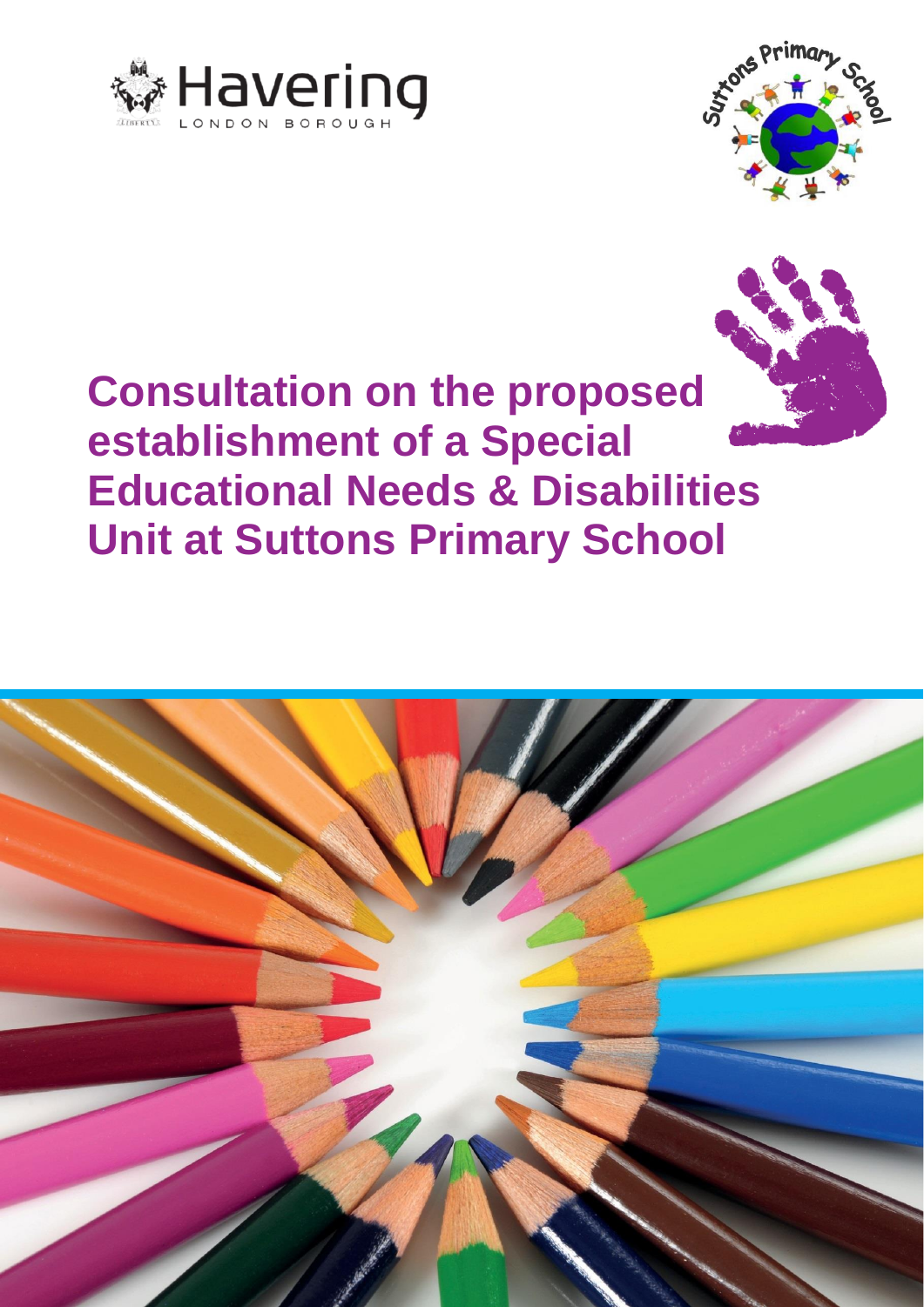

# **Consultation on the proposal to create a Special Educational Needs & Disabilities (SEND) unit to cater for pupils with Social, Emotional and Mental Health (SEMH) needs.**

#### **Introduction**

The London Borough of Havering's vision is for children and young people with Special Educational Needs and Disabilities (SEND), and other additional needs, to enjoy their education in the most inclusive environment possible and be supported in participating as fully as they can in the lives of their schools and local community, throughout childhood and into adulthood.

The Council's High Needs Strategy 2017-22, sets out ambitious and realistic objectives to ensure Havering's provision is the first choice for children and young people with high needs and their families. It provides details of our local offer and the changes that will be implemented to ensure that the needs of children and young people with SEND are met.

The Strategy also recognises that children with Social, Emotional and Mental Health (SEMH) needs are increasing in numbers and will require specialist intervention supported in a SEND unit.

## **Background**

One of the key changes proposed in the Havering High Needs Strategy 2017-2022 is the delivery of an on-going programme to create more SEND units in mainstream settings.

Our SEND projections show that we expect the number of primary school pupils with an Education, Health and Care Plan (EHCP) to increase as shown in the table below:

| <b>Academic</b><br>year | Cognition<br>and<br>Learning | <b>Communication</b><br>and Interaction | <b>SEMH</b> | <b>Sensory</b><br>and/or<br><b>Physical</b> | <b>Totals</b> |
|-------------------------|------------------------------|-----------------------------------------|-------------|---------------------------------------------|---------------|
| 2017/18                 | 53                           | 245                                     | 39          | 54                                          | 391           |
| 2018/19                 | 64                           | 281                                     | 50          | 57                                          | 452           |
| 2019/20                 | 89                           | 304                                     | 49          | 53                                          | 495           |
| 2020/21                 | 122                          | 357                                     | 71          | 55                                          | 605           |
| 2021/22                 | 158                          | 442                                     | 90          | 66                                          | 755           |
| 2022/23                 | 190                          | 487                                     | 116         | 68                                          | 861           |
| 2023/24                 | 241                          | 527                                     | 159         | 76                                          | 1002          |
| 2024/25                 | 297                          | 549                                     | 195         | 79                                          | 1120          |
| 2025/26                 | 350                          | 573                                     | 257         | 82                                          | 1263          |

We expect the number of primary pupils with SEMH to increase from 90 in 2021/22 to 257 in 2025/26.

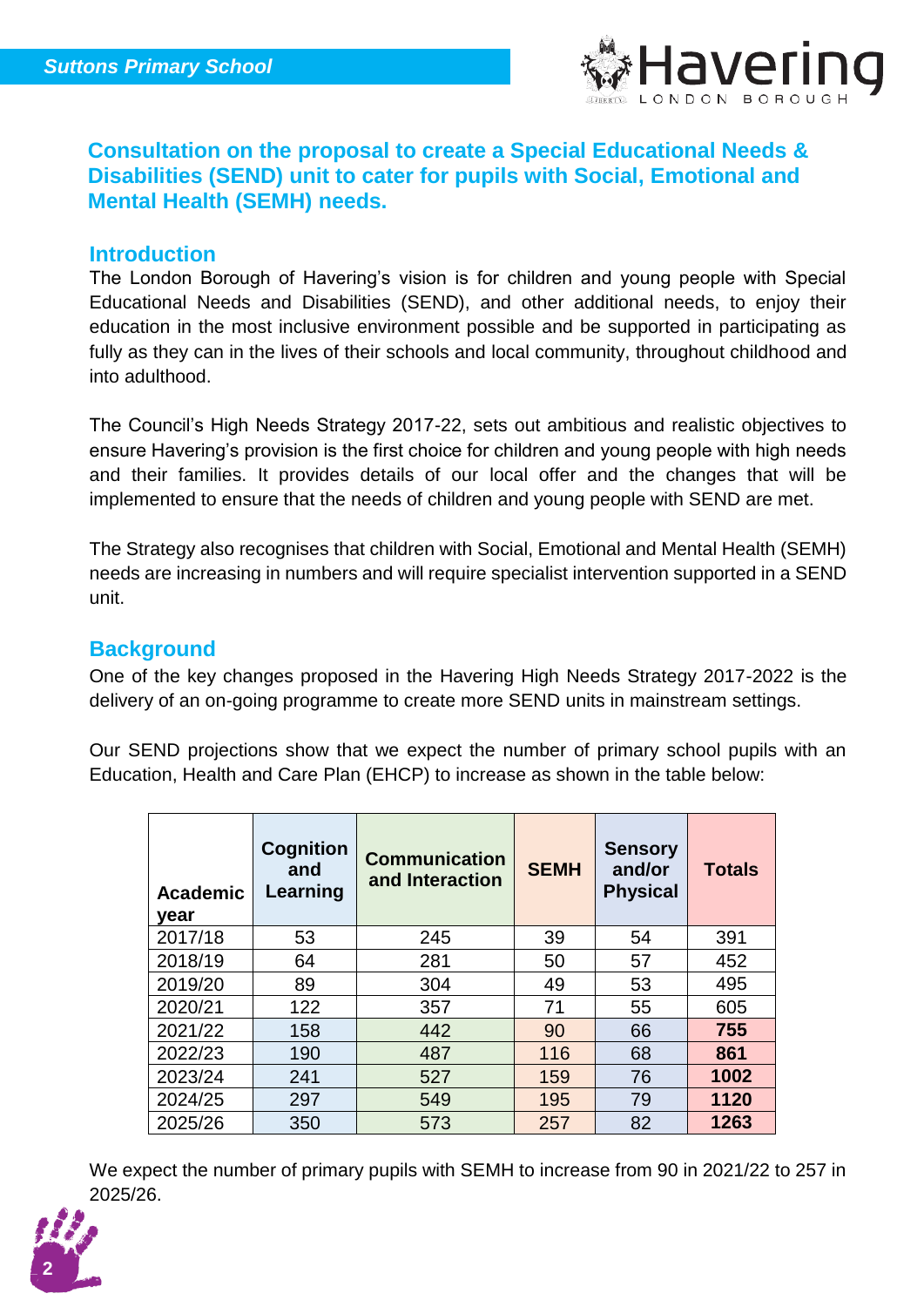

Cabinet agreed at its meeting in September 2019, to establish two primary SEND units at existing primary schools, containing 12 places each in 2020/21 as part of the update to Phase 4 and Phase 5 expansion programme.

This document outlines the proposal to establish one of these SEND units at Suttons Primary School to help meet the growing number of pupils with SEND and specifically SEMH.

## **The Proposal**

Havering Council is proposing to establish a specialist provision for a maximum of 12 pupils diagnosed with SEMH at Suttons Primary School; to be implemented in September 2023, if approved.

Suttons Primary School is a good 2FE primary school with 420 places in years Reception to Year 6. The school caters for children with an age range of 2-11 years and is considered by the Local Authority as the most appropriate location for a SEND unit to be sited.

The SEND unit at Suttons Primary School will meet the needs of pupils with an EHCP of, SEMH whose needs are not severe enough to require a place at a special school but who will require spending significant proportions of their time in the SEND unit. The proposed SEND unit will enable these pupils to have their additional needs met while accessing education at a mainstream primary school through a flexible approach tailored and adapted to their needs.

The establishment of an SEND unit at Suttons will build on the good education already being delivered at this school and will further enhance the education offer, the school provides to the community.

The proposal for the SEND unit at Suttons is to be sited within an underused parcel of land on the Suttons Primary School site, opposite the school building, across the access driveway. The designated unit will be surrounded by a secure fence line, incorporating also a secure visitors' yard and a secured garden for external play.

The proposed architectural design, which is subject to the statutory planning review, is for a stand-alone, single storey block. The building is designed to incorporate a saw-tooth profile, which will offer plenty of natural light and ventilation to the teaching areas. The unit will comprise three class rooms, a heart space, a calm room, an activity room, staff facilities, toilets, and all circulation and ancillary spaces as required. The building will also be provided with ample canopies for external play and teaching.

The external areas will be landscaped to offer an enclosed, dedicated play garden for the use of the pupils, surrounded with a hedgerow, provided with planting, and with a raised bed area. External hardstanding play space will also be formed.

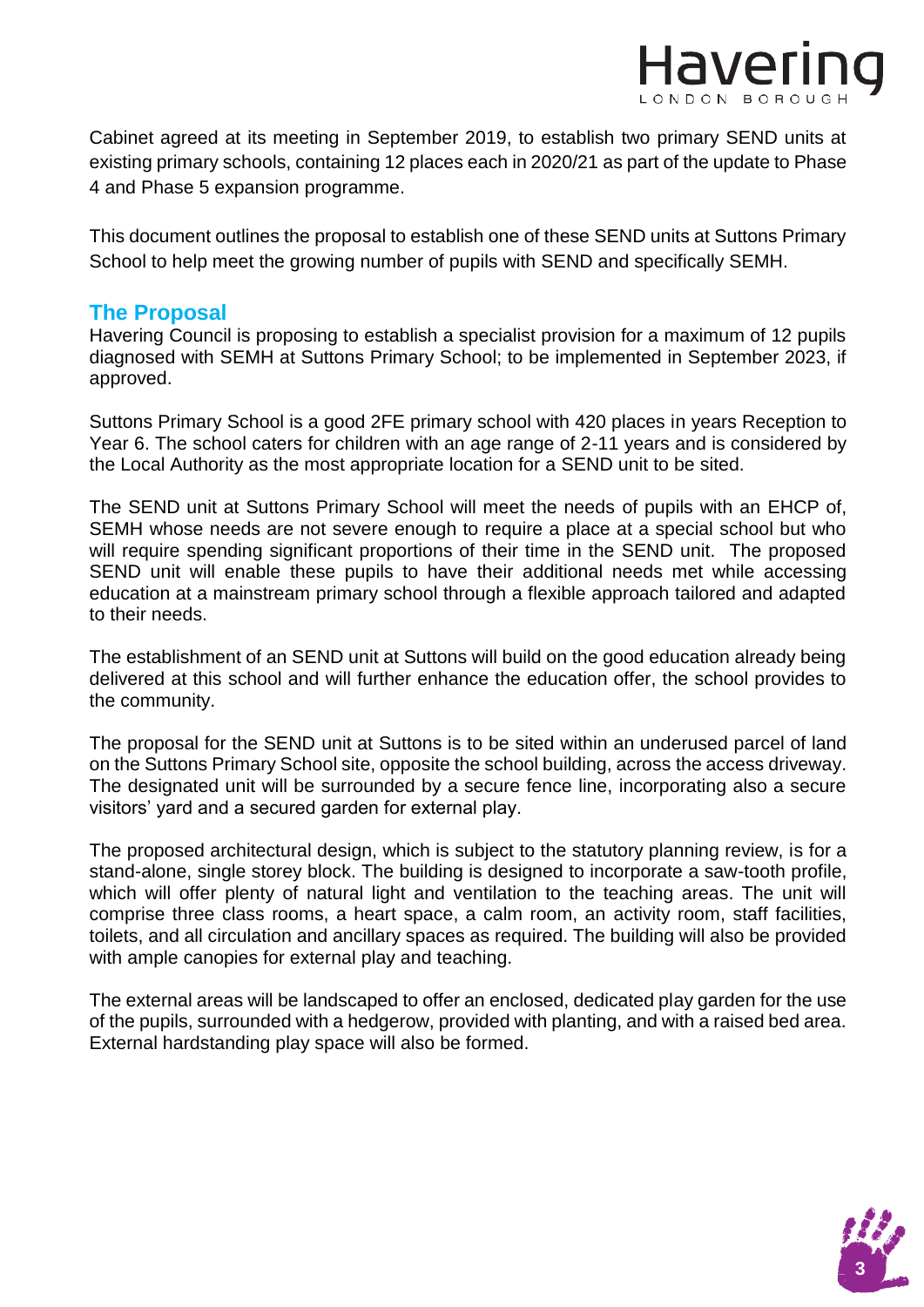

## **What will be the impact of the new facility on other pupils in the school?**

We expect the new facility would have a positive impact on provision at the school. Specialist staff would work with pupils in the new facility and also work with teaching staff across the school to develop skills and expertise in responding to SEND needs and creating an inclusive environment.

#### **Admission and Pupil Numbers**

Admissions to the SEND unit will follow a different procedure from that operating for the rest of the school. Admissions into the SEND unit will be through the Havering SEND panel process. This will not impact on pupils who are in the mainstream setting at the school.

Pupils attending the SEND unit would be in addition to the mainstream Planned Admission Number (PAN) of 60. There would be 12 planned places in the SEND unit increasing the total capacity of 420 pupils to 432.

#### **Funding**

SEND units in Havering will be normally funded in accordance with a Place Led Funding approach that complies with the Government's SEND Funding Reforms which came into effect in April 2018.

For each place in the SEND unit, Suttons Primary School will receive £20,726. This is made up of £10,000 'place funding' and £10,726 (2022/23 rate) 'top-up funding'.

## **What happens next?**

This is an opportunity to express your views and ask questions regarding the proposal to create a SEND unit at Suttons Primary School during the pre-statutory consultation period.

The pre-statutory consultation period starts on **Monday 21 March 2022** and will close on **Monday 02 May 2022.**

A Parents' consultation meeting on the proposal will be held at the school on **29th March 2022 via Zoom.**

A separate planning consultation will take place to consider build and design.

All responses will be considered after the consultation ends on **Monday 02 May 2022**. If the Council then decides to proceed to the statutory stage of the process, it will publish a statutory notice and other information in **June 2022,** followed by a four week 'representation period' during which there will be a final chance to express views. Subject to the outcome of the representation period, the Council intends to make a final decision on the proposal by **August 2022** for implementation from **September 2023.**